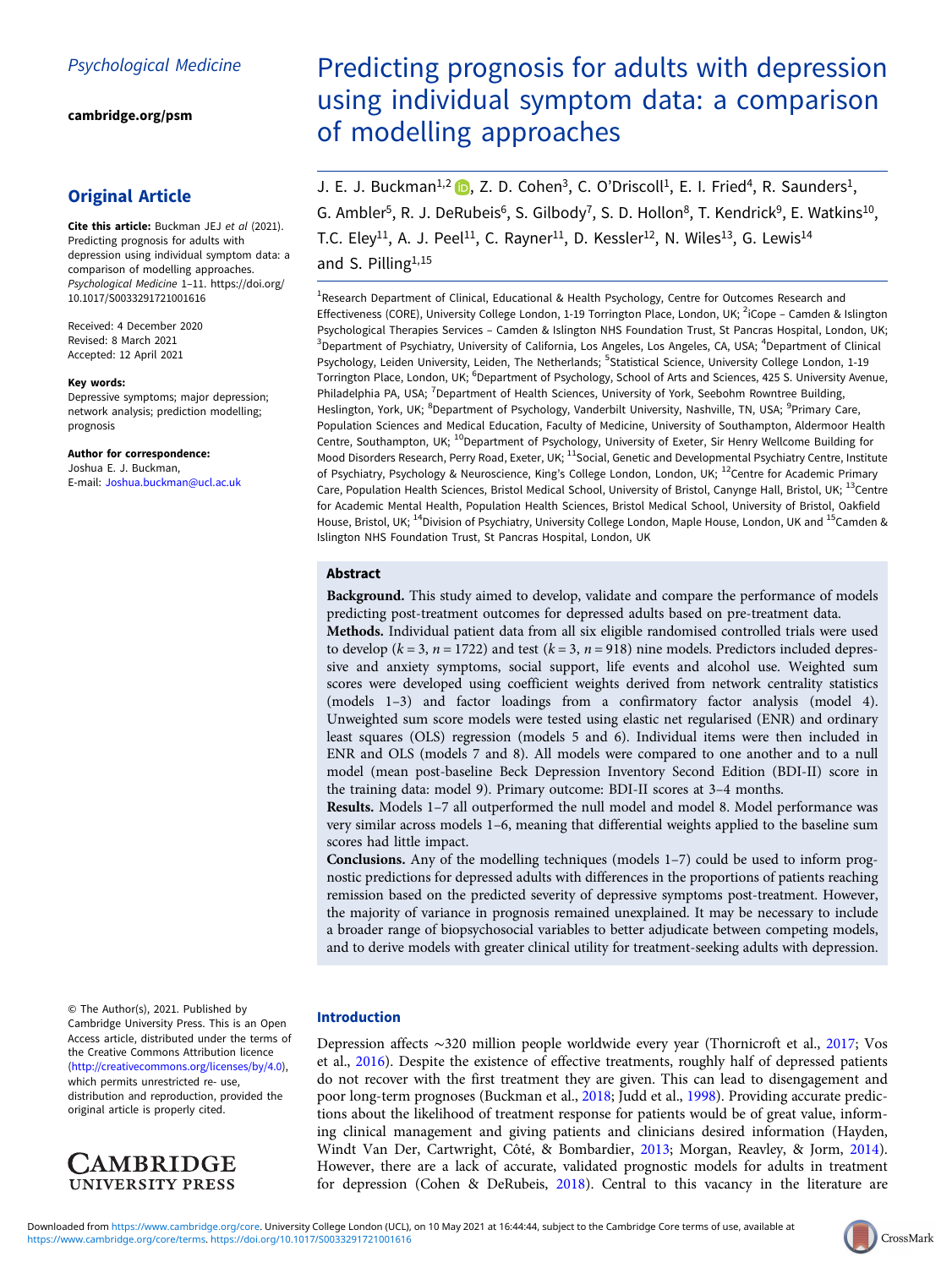methodological inconsistencies, debates about how best to develop predictive models, and what variables to include in such models. Recently, the field has begun to reach consensus on how to best test the utility of predictive models, for example, by evaluating them in datasets that are separate from those used for model development (Adibi, Sadatsafavi, & Ioannidis, [2020](#page-8-0); Dwyer, Falkai, & Koutsouleris, [2018;](#page-9-0) Harrell, Lee, & Mark, [2004;](#page-9-0) Moons et al., [2015;](#page-10-0) Steyerberg et al., [2010\)](#page-10-0).

One factor consistently found to be associated with prognosis of depression is the severity of depressive symptoms pre-treatment (Bower et al., [2013](#page-9-0); Driessen, Cuijpers, Hollon, & Dekker, [2010](#page-9-0); Fournier, Derubeis, Hollon, Shelton, & Fawcett, [2010](#page-9-0); Weitz et al., [2015\)](#page-10-0). This is often captured with sum scores on depressive symptom scales. However, depression is heterogeneous (Fried & Nesse, [2015a](#page-9-0)) so utilising symptom level data might provide more nuanced information on patients experiences of depression, and consequently improve the accuracy of prognostic predictions (Boschloo, van Borkulo, Borsboom, & Schoevers, [2016;](#page-8-0) Fava, Ruini, & Belaise, [2007;](#page-9-0) Fried & Nesse, [2014](#page-9-0), [2015b\)](#page-9-0). Network theory (Borsboom & Cramer, [2013](#page-8-0); Fried & Cramer, [2017](#page-9-0)) has given rise to an approach that can capture the relationships between individual symptoms. These relationships could reflect potential causal pathways, thereby elucidating maintenance mechanisms that could be targeted with treatment, and might therefore inform prognosis (Borsboom, [2017](#page-8-0)). The arrangement and interrelationships of symptoms within networks have most often been captured with one or more measures of centrality – i.e. the interconnectedness of each symptom with other symptoms in the network (Bringmann et al., [2019](#page-9-0); Fried, Epskamp, Nesse, Tuerlinckx, & Borsboom, [2016\)](#page-9-0).

A recent study used centrality metrics to weight individual items of a depressive symptom questionnaire, which when summed together created a new, or weighted, sum score. A regression model using this weighted sum score was found to outperform a model containing the original sum score in an exploratory analysis (Boschloo et al., [2016](#page-8-0)). Other studies have utilised centrality metrics to predict changes in particular symptoms over time (Boschloo et al., [2016](#page-8-0); Koenders et al., [2015](#page-10-0); van Borkulo et al., [2015;](#page-10-0) Wichers & Groot, [2016](#page-10-0)), or predict posttreatment outcomes (Berlim, Richard-Devantoy, Dos Santos, & Turecki, [2020](#page-8-0); Elliott, Jones, & Schmidt, [2020](#page-9-0)). However, such studies have not tested the developed models against simpler comparative models, nor have they tested the predictive utility of the models in completely external data (Dwyer et al., [2018](#page-9-0); Harrell et al., [2004](#page-9-0); Webb et al., [2020\)](#page-10-0), or adhered to recent conventions for the transparency of conducting such research by following pre-registered analysis plans or protocols (Collins, Reitsma, Altman, & Moons, [2015](#page-9-0)). Therefore, the extent to which the use of centrality metrics can add incremental value in prognostic models remains unclear. The present paper aims to fill this gap and further the consideration of the development of models that can be translated into clinical settings.

There are several potentially equally valid ways to estimate item centrality in network models. We will therefore investigate several methods that have been used in the recent network modelling literature. One method uses the estimated arrangement of items into communities of highly partially correlated items, we will compare this to a model in which it is assumed that there is a single latent factor. We will use these methods to investigate the benefit of using item centrality scores and factor loadings to create weighted sum scores, and compare these to an unweighted regression model, and to a penalised regression model, as these

are typical methods used to develop predictive models. We will then compare all of these methods against models that use all the individual items rather than sum scores, and to a simple null model (Boschloo et al., [2016\)](#page-8-0). In this way, this study aims to develop, validate and compare the predictive performance of prognostic models for depressed adults in primary care, based on pretreatment data including individual symptoms of depression.

#### **Methods**

The methods for the present study were pre-registered [\(https://osf.](https://osf.io/vzk65/) [io/vzk65/\)](https://osf.io/vzk65/). We have reported the details in accordance with TRIPOD, brief details are given below, and further information including a TRIPOD checklist is available in the online Supplementary materials.

#### Ethical considerations and trial registrations

All included studies were granted ethical approvals and all participants gave informed consent (online Supplementary Table S5). No additional NHS ethical approval was required for this study: HRA reference 712/86/32/81.

#### **Participants**

The dataset for this study comes from a larger project investigating prognosis for adults with depression in primary care, the project involved systematic literature searches to form an individual patient dataset (IPD) from eligible randomised controlled trials (RCTs; Buckman et al., [2020](#page-9-0)). The final searches were conducted on 1 December 2020 (Buckman et al., [2021b](#page-9-0)). Studies were included if they were RCTs that recruited adults with depression in primary care, and used the Revised Clinical Interview Schedule (CIS-R) (Lewis, Pelosi, Araya, & Dunn, [1992\)](#page-10-0) to collect depressive and anxiety symptom data and determine diagnoses. This was to ensure uniformity across the studies in the items available for the predictive models. From our previous work we found that the CIS-R is the most commonly used comprehensive measure of this kind in studies of depression in primary care (Buckman et al., [2021a](#page-9-0)). Studies also had to use the Beck Depression Inventory Second Edition (BDI-II) (Beck, Steer, & Brown, [1996\)](#page-8-0) to collect individual symptoms of depression. Six RCTs met inclusion criteria and were split such that half ( $k = 3$ ,  $n = 1722$ ) would form a dataset to develop the predictive models (the 'training set') and half ( $k = 3$ ,  $n = 1136$ , of which 918 had outcome data and were used to evaluate the models as detailed below) would form a separate dataset to test the models (the 'test set'). See online Supplementary Table S1 and Supplementary Fig. S1, for details of each study. It was decided that studies with similar types of treatments would be split across the training and test sets (with all data from one study going into the training set and all data from the other study going into the test set), and where this was the case, those with the larger sample sizes would go into the training data.

# Predictors and measures

Predictors varied depending on the model used, as detailed below ([Table 1](#page-2-0)). Models either included total scores (with items either weighted or unweighted) or individual items from the BDI-II. All models used total scores for the eight anxiety subscales from CIS-R (generalised anxiety, worry, compulsions, obsessions, phobic anxiety, health anxiety, somatic concerns, and panic; with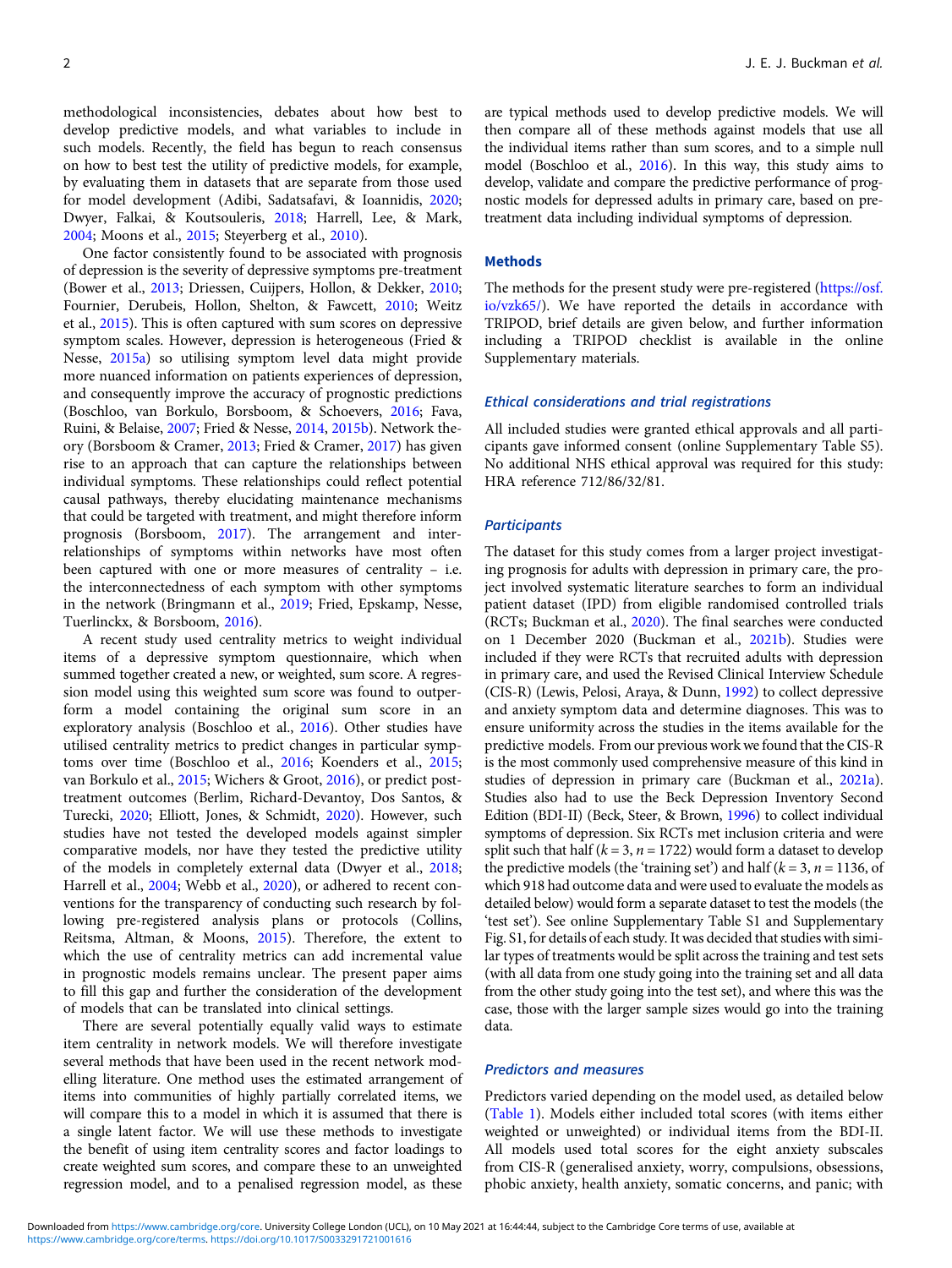<span id="page-2-0"></span>

| Type of<br>approach      | Weighting<br>approach | Model<br>number | Method     | Predictors included                                                                                                 | Description                                                                                                                 |
|--------------------------|-----------------------|-----------------|------------|---------------------------------------------------------------------------------------------------------------------|-----------------------------------------------------------------------------------------------------------------------------|
| Weighted sum<br>scores   | One-step El<br>(FGL)  | 1               | <b>OLS</b> | CIS-R weighted sum score for anxiety<br>subscales, BDI-II weighted score, SSS<br>score, LE score and AUDIT-PC score | Sum of all edges connected to the focal<br>node used to weight items to construct<br>weighted sum scores                    |
|                          | Two-step El<br>(FGL)  | $\overline{2}$  | <b>OLS</b> | CIS-R weighted sum score for anxiety<br>subscales, BDI-II weighted score, SSS<br>score, LE score and AUDIT-PC score | Sum of all edges connected to either the<br>focal node or any other node directly<br>connected to the focal node            |
|                          | PC/PR (FGL)           | 3               | <b>OLS</b> | CIS-R weighted sum score for anxiety<br>subscales, BDI-II weighted score, SSS<br>score, LE score and AUDIT-PC score | the geometric mean between the<br>participation coefficient (PC) and<br>participation ratio (PR)                            |
|                          | <b>CFA</b>            | $\overline{4}$  | <b>OLS</b> | CIS-R weighted sum score for anxiety<br>subscales, BDI-II weighted score, SSS<br>score, LE score and AUDIT-PC score | Factor loadings from CFA were used as<br>weights to develop the weighted total<br>scores                                    |
| Unweighted<br>sum scores | Shrinkage             | 5               | <b>ENR</b> | CIS-R unweighted sum score for<br>anxiety subscales, BDI-II score, SSS<br>score, LE score and AUDIT-PC score        | ENR built using the unweighted total<br>scores                                                                              |
|                          | None                  | 6               | <b>OLS</b> | CIS-R unweighted sum score for<br>anxiety subscales, BDI-II score, SSS<br>score, LE score and AUDIT-PC score        | OLS model with unweighted total scores<br>on the baseline measures                                                          |
| Individual<br>symptoms   | Shrinkage             | $\overline{7}$  | <b>ENR</b> | CIS-R anxiety subscale items, BDI-II<br>individual items, SSS score, LE score<br>and AUDIT-PC score                 | ENR model using all of the individual<br>items of BDI-II, anxiety sub-scores of<br>CIS-R and total scores of other measures |
|                          | None                  | 8               | <b>OLS</b> | CIS-R anxiety subscale items, BDI-II<br>individual items, SSS score, LE score<br>and AUDIT-PC score                 | OLS regression model with items<br>assessing the same symptoms included<br>in weighted models.                              |
| Null model               | None                  | 9               | <b>OLS</b> | Mean BDI-II sum score                                                                                               | Mean BDI-II score in training set studies<br>used as prediction for all cases in test set                                   |

BDI-II, Beck Depression Inventory Second Edition; CFA, confirmatory factor analysis; CIS-R, Revised Clinical Interview Schedule; EI, expected influence; ENR, elastic net regularised regression; FGL, fused graphical LASSO; LE, life events; OLS, ordinary least squares; PC/PR, geometric mean between the participation ratio and participation coefficient; SSS, social support scale.

items either weighted or unweighted), and total scores for alcohol use, social support and life events. In previous studies using similar data it has been found that these factors are independently associated with poorer prognoses, and may have utility in predicting treatment outcomes (Buckman et al., [2021a](#page-9-0); Buckman et al., [2021b;](#page-9-0) O'Driscoll et al., [2021\)](#page-10-0). The total scores for the social support, life events and alcohol measures were required instead of the individual items. There was strong topological overlap between the social support items, and all eight items were highly correlated with one another, which would have led to inflated centrality scores were the individual items included in the network models. Further, the level of multicollinearity went beyond pairs of items, so instead of removing those leading to high multi-collinearity, it was necessary to use the sum score as the best measure of this construct. Modelling binary items into a network is possible but not when using the fused graphical least absolute shrinkage and selection operator (LASSO) (FGL) method adopted here to deal with between-study heterogeneity, so the total score from the life events scale was used. As alcohol misuse was an exclusion criterion for some of the eligible RCTs, there was near zero variability for many of the items. The sum score therefore represented the best measure of alcohol use.

The null models used the BDI-II total score only. See online Supplementary Table S2 for details of the measures.

# **Outcomes**

The primary outcome was the BDI-II score at 3–4 months postbaseline. The secondary outcome was remission at 3–4 months

post-baseline, defined as a score of ≤10 on the BDI-II. In all but one of the six studies, assessors and analysts were blind to treatment allocation when collecting these data.

# Data analysis

Missing data were imputed in the training set for all variables with <30% missing, using the 'missForest' package in R (Stekhoven & Bühlmann, [2012](#page-10-0)). In the test set, the same approach was used but outcome data were not imputed. The maximum amount of missing data of any of the variables used in the predictive models here, at baseline in any of the six studies was 0.83%. In the test set, 218 participants were missing outcome data and were excluded from the analyses. For one study whose data were included in the training set, 'COBALT', BDI-II was not collected at 3–4 months. These scores were imputed using the methods above based on all available variables in that study including baseline BDI-II scores and patient health questionnaire-9 (PHQ-9) scores, 3-month PHQ-9 scores, 6-month BDI-II and PHQ-9 scores, and 12-month BDI-II and PHQ-9 scores (see online Supplementary for additional details).

#### Model building

Nine models were constructed in the training set (Table 1) for both primary and secondary outcomes, so 18 models were fitted overall.

For the first four models, we developed separate weighted sum scores for the CIS-R anxiety subscales by summing together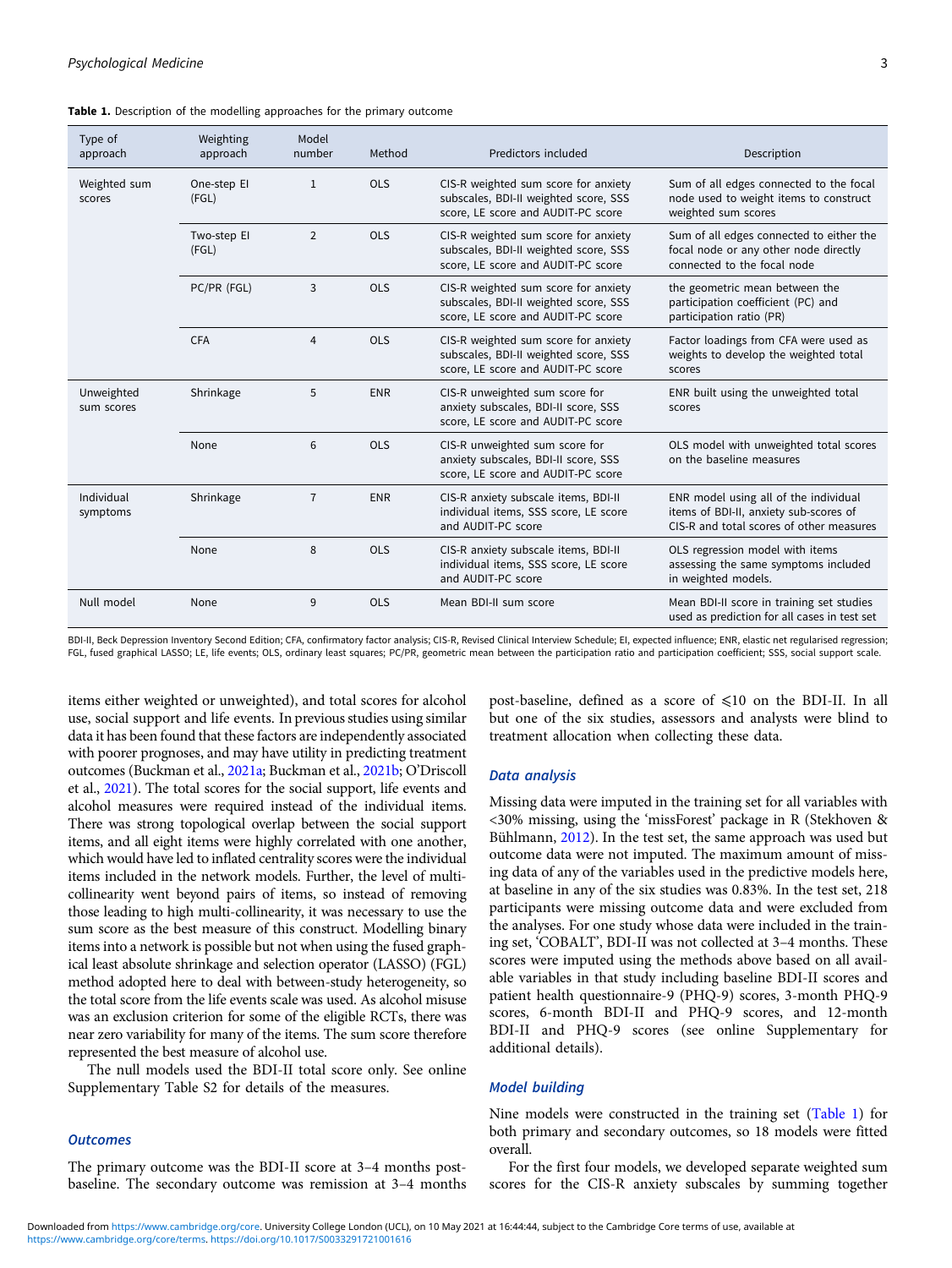coefficient weights for each of the eight subscales, and for the BDI-II by summing together coefficient weights for each of the 21 BDI-II items. Weighted sum scores for the CIS-R anxiety subscales and BDI-II, and coefficient weights for the total scores for social support, life events, and alcohol were used as predictors by entering them into regression models (ordinary least squares (OLS) for the primary outcome and logistic regression for the secondary outcome). This follows a method used by others to develop predictive models from networks (Boschloo et al., [2016\)](#page-8-0). As described below, models 5 and 7 were based on a method that develops model weights internally (elastic net regularised regression (ENR)). Models 6 and 8 used the original, unweighted scores as a means of comparison. Model 9 was a null model, detailed further below.

## Network analyses

There are two established ways to estimate a network model across several datasets. First, pool the data and estimate a model. Second, a recent innovation in network methods, the FGL (Costantini & Epskamp, [2017b](#page-9-0); Fried et al., [2018\)](#page-9-0), which estimates a model on several datasets and obtains one network. The FGL uses extended Bayesian information criterion, LASSO regularised regression models run separately for each study, and the models are then fused together to get a single network penalising differences among corresponding edge weights in the study networks. It is therefore considered better suited to deal with between-study heterogeneity (Costantini et al., [2019\)](#page-9-0), and so was the method used here. For further details on how to estimate and interpret network structures and a comprehensive review of the network literature (see Epskamp & Fried, [2018;](#page-9-0) Robinaugh, Hoekstra, Toner, & Borsboom, [2020](#page-10-0)). For models 1–3, the FGL model was estimated using item-level data from CIS-R anxiety subscales and the BDI-II with tuning parameters selected through 10-fold cross validation (Costantini & Epskamp, [2017a](#page-9-0); Danaher, Wang, & Witten, [2014](#page-9-0)). Centrality metrics derived from the FGL were used to construct weights after re-scaling these to be between 0 and 1. The three methods for determining coefficient weights from the estimated networks were: model (1) one-step expected influence (EI: sum of all edges connected to the focal node); model (2) two-step EI (sum of all edges connected to either the focal node or any other node directly connected to the focal node) (Robinaugh, Millner, & McNally, [2016\)](#page-10-0); and model (3) the geometric mean of the participation coefficient (PC) and participation ratio (PR) (Letina, Blanken, Deserno, & Borsboom, [2019\)](#page-10-0). See online Supplementary materials for details. The EI metrics are widely used and have recently been proposed to be informative for predicting treatment outcomes (Berlim et al., [2020;](#page-8-0) Elliott et al., [2020\)](#page-9-0). PC/PR is a newer approach, which is thought to be more sensitive to the use of different scale measures within the same network as it takes the community structure (multidimensionality) into account (Letina et al., [2019\)](#page-10-0). This is important here as we used measures of severity beyond depressive symptoms, given their importance for prognosis (Buckman et al., [2021a](#page-9-0); Lorenzo-Luaces, Rodriguez-Quintana, & Bailey, [2020](#page-10-0)).

#### Confirmatory factor analyses

Model 4 was a unidimensional confirmatory factor analytic (CFA) model that assumes the data come from a single dimensional latent construct (in contrast to model 3, which is based on a Walktrap algorithm that identifies densely connected communities of items via random walks). Factor loadings were rescaled to be between 0 and 1 and summed to develop the weighted total scores.

# Penalised regression analyses

Model 5 was an ENR model built using the unweighted total scores on the same scales that were used for models 1–4. In ENR, variables are selected and model weights are assigned through the use of LASSO and ridge penalisations. Parameter space was searched using 10-fold cross-validation to identify the optimal settings for these parameters before building the final model (Friedman, Hastie, & Tibshirani, [2010](#page-9-0); Webb et al., [2020\)](#page-10-0). Model 7 was an ENR using all of the individual items from the BDI-II and the CIS-R anxiety subscales, and total scores for life events, social support and alcohol use.

## Non-penalised regression analyses

Two simple comparison models were constructed using nonpenalised regression (OLS regression for continuous outcomes and logistic regression for binary outcomes). Model 6 used the unweighted total scores on the five baseline measures, and model 8 used the same items as model 7.

#### Null models

A null model was built for each outcome for the purpose of comparison. For the primary outcome, this used the mean 3–4-month BDI-II score in the training set as the prediction for all patients in the test set, and for the secondary outcome the proportion of participants in remission in the training set was used as the prediction for all patients in the test set.

#### Sensitivity analyses

In order to assess the impact of having to impute the 3–4-month BDI-II outcomes for the COBALT study, we conducted two sensitivity analyses. All analyses using BDI-II as the outcome were re-done excluding COBALT from the training dataset. Then, a different way of capturing depressive symptoms at 3–4 months was calculated based on a method of converting scores from different depressive symptom measures to a single comparable score; the PROMIS T-score (Choi, Schalet, Cook, & Cella, [2014](#page-9-0)), using a multidimensional item-response theory-based conversion tool (Fischer & Rose, [2016](#page-9-0)), see online Supplementary for further details.

#### Model evaluation

Models were first evaluated in the full test set comprising three studies (TREAD, IPCRESS and MIR), and then separately in each of the three study samples. They were also evaluated in a 10-fold internal cross-validation of the full training set data.

For the continuous outcomes, there were three metrics used to evaluate the models: the amount of variance explained  $(R^2)$ , the root mean-squared error (RMSE), and the mean absolute error (MAE). For the binary outcome, there were two metrics used to evaluate the models: the area under the receiver operating characteristic curve, and Brier scores. Since the  $R^2$  in this study is a comparison of the predicted BDI-II score values to the mean BDI-II score at 3–4 months in the test set, and the training and test set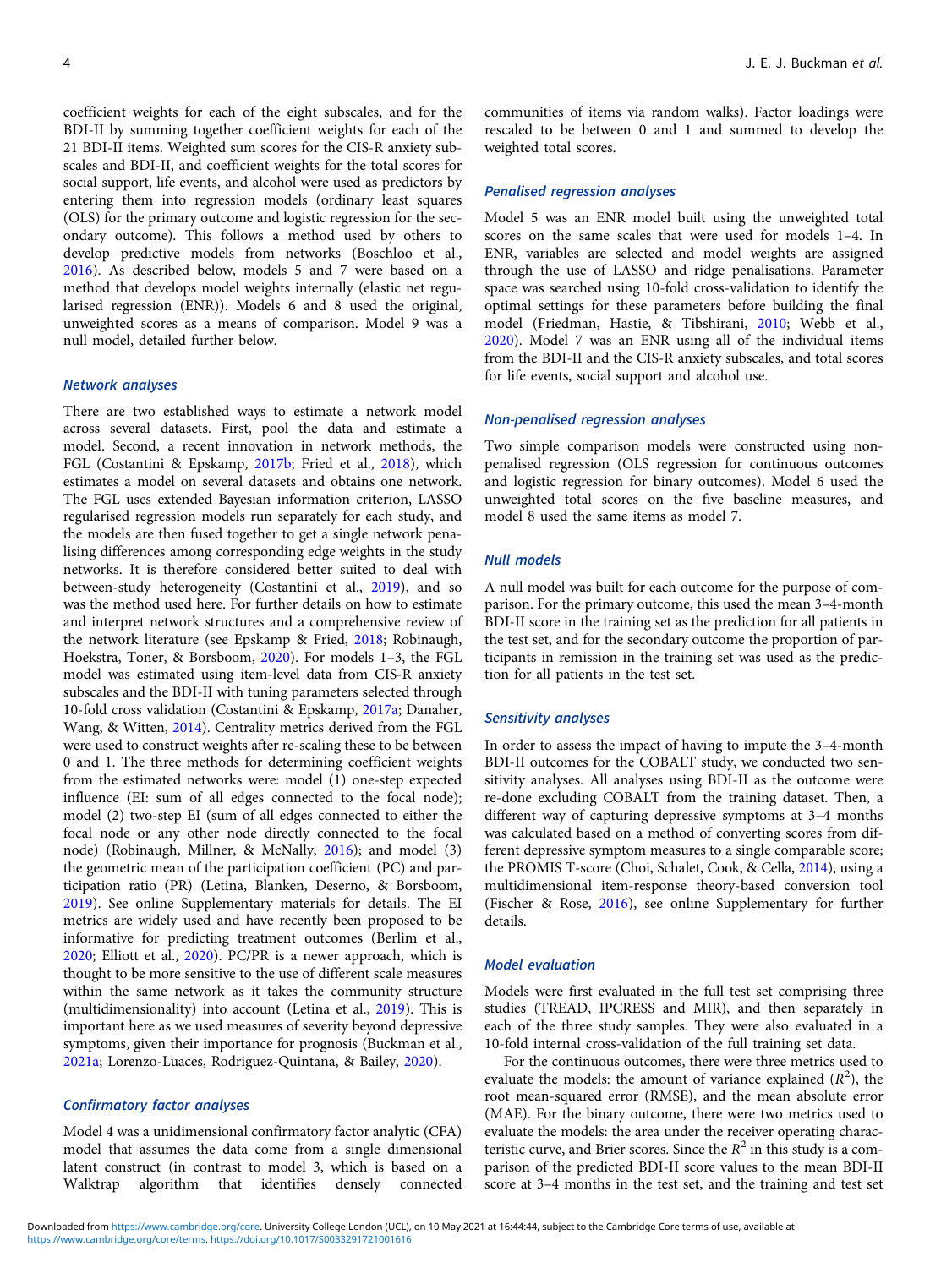BDI-II score means at 3–4 months differed, it was expected that some models might have  $R^2$  values less than zero. There are limits to the inferences that can be drawn from the above metrics due to the variability in the modelling schemes that were applied (e.g. in which variables were made available; the number of variables made available; whether or not network analysis or factor analysis was used to create weighted sum scores; and whether or not penalised regression was applied to the variables that were made available). To make these performance metrics more accessible, we have provided three visualisations that demonstrate the potential clinical relevance of each model. For each of the eight models (excluding the null model) the predicted BDI-II scores at 3–4 months were arrayed from the lowest to the highest, then: (1) we plotted the observed BDI-II score at 3–4 months against the predicted score in groups ('bins') of  $n = 50$ ; (2) predicted scores were split into categories of severity in line with delineations made by the originators of the scale (Beck et al., [1996\)](#page-8-0) (i.e. scores between 0 and 13 were considered minimal, 14 and 19 mild, 20 and 28 moderate, and 29 and 63 severe), and the rate of remission observed in the test set samples was calculated for each category; and (3) to provide a more granular visualisation of remission we plotted the observed percentage of participants in remission against BDI-II predicted scores at 3–4 months, again in bins of  $n = 50$ .

#### Results

# Characteristics of the included studies

Six RCTs met inclusion criteria, three formed the training dataset  $(n = 1772)$  and three formed the test dataset  $(n = 1136, \text{ of which})$  $n = 918$  had outcome data available for analyses), see online Supplementary Fig. S1 for flow of studies and online Supplementary Table S1 for details of each study.

#### Descriptive statistics

Descriptive statistics and comparisons of the distributions of socio-demographics and markers of severity across the training set and test set samples are provided in [Table 2](#page-5-0). There were some differences between the training and test datasets: fewer people of non-White ethnicities were in the test set, and more of the training sample were unemployed. On average the test set participants had more comorbid disorders although a higher proportion of the training set sample had comorbid panic disorder, specific phobias, or chronic fatigue syndrome. The mean score on the AUDIT-PC was higher in the test set. In addition, the mean BDI-II scores were higher in the test set (by 2.47 points at baseline and 3.53 points at 3–4 months). This corresponded with a large difference in the proportions of each sample reaching remission: 48.83% in the training set and 32.53% in the test set.

#### Formation of the models

The weights given to the individual items for models 1–4 are shown in online Supplementary Table S6. Final model coefficients are presented in online Supplementary Tables S7 and S8.

#### Comparison of model performance

After the models were developed they were evaluated using the test dataset. Despite slight differences in the formation of some of the models, they made very similar predictions of who would get better (remit) and by what magnitude (BDI-II score) at 3–4 months. To illustrate this, the predictions produced for the primary outcome by the models were highly correlated (all correlation coefficients above  $r = 0.90$  for models 1–6 and above  $r = 0.75$  for models 7–8) see online Supplementary Fig. S2.

For the primary outcome (BDI-II score at 3–4 months postbaseline) in the combined test sets, the RMSE was similar for models 1–6 (the largest difference was between model 2 which had the lowest RMSE and model 4, =0.057) with a slightly higher RMSE for the OLS individual-item model (model 8) (difference between model 2 and model  $8 = 0.214$ ). Models 1–8 made similar predictions for those with BDI-II scores at 3–4 months that were <18 or >25, but diverged more in the predictions for those with scores between 18 and 24, see [Fig. 1](#page-6-0) (for ease of presentation, results are displayed for groups of 50 participants, each point shows the mean predicted and observed score for the 50 participants closest to that point on the graph). All models (1–8) had lower RMSE scores than the null model (ranging from 0.944 for the difference between models 8 and 9 to 1.158 for the difference between models 2 and 9), see [Table 3](#page-7-0). The amount of variance explained by models 1–7 was again very similar with  $R^2$  values between 0.157 and 0.169. Model 8  $(R^2 = 0.109)$  explained less variance, but all models had  $R^2$  values well above the null model  $(R^2 = -0.01)$ . MAE values were similar for models 1–7 (ranging between 9.089 for model 5 and 9.173 for model 7). MAE was slightly higher in model 8 (=9.279) and higher again in the null model (9.935), see [Table 3.](#page-7-0) For the secondary outcome there was a similar pattern to the results, although the null model (9) had a similar Brier score to models 1–7 and this was slightly lower than that of model 8 (=0.246), see online Supplementary Table S3. There were greater variations between the models in the separate test set studies than in the overall test set and for all models (1–9). Additionally, the RMSE and MAE scores were lower, and  $R^2$ s were higher, in the internal cross-validation than in the external test set data.

In order to evaluate the potential clinical relevance of the models we determined the observed proportion of participants in remission at 3–4 months based on the predicted score made by each model (online Supplementary Fig. S3), and the same based on categories of severity of symptoms taken from the predicted scores (see [Fig. 2](#page-8-0)). From these figures we can see that when the models predicted high BDI-II scores at 3–4 months the chances of being in remission were very low. Models 7 and 8 predicted more participants would have severe depression at 3–4 months than the other models. When the models predicted minimal symptoms (BDI-II scores <10) the observed rate of remission was around 50%. There were few differences between the models overall, although greater variations in the observed rates of remission between the models for patients predicted to have mild to moderate BDI-II scores at 3–4 months.

Sensitivity analyses did not lead to any substantive differences in our findings, see online Supplementary Tables S2 and S3.

#### **Discussion**

There were few differences in the performance of the majority of the predictive models. The first seven models all outperformed the null models on all metrics for primary and secondary outcomes. Those using weighted or unweighted sum scores (the first six models) performed better in the held-out test data than the individual-item models did, particularly model 8 (the OLS regression model using all of the individual BDI-II score items and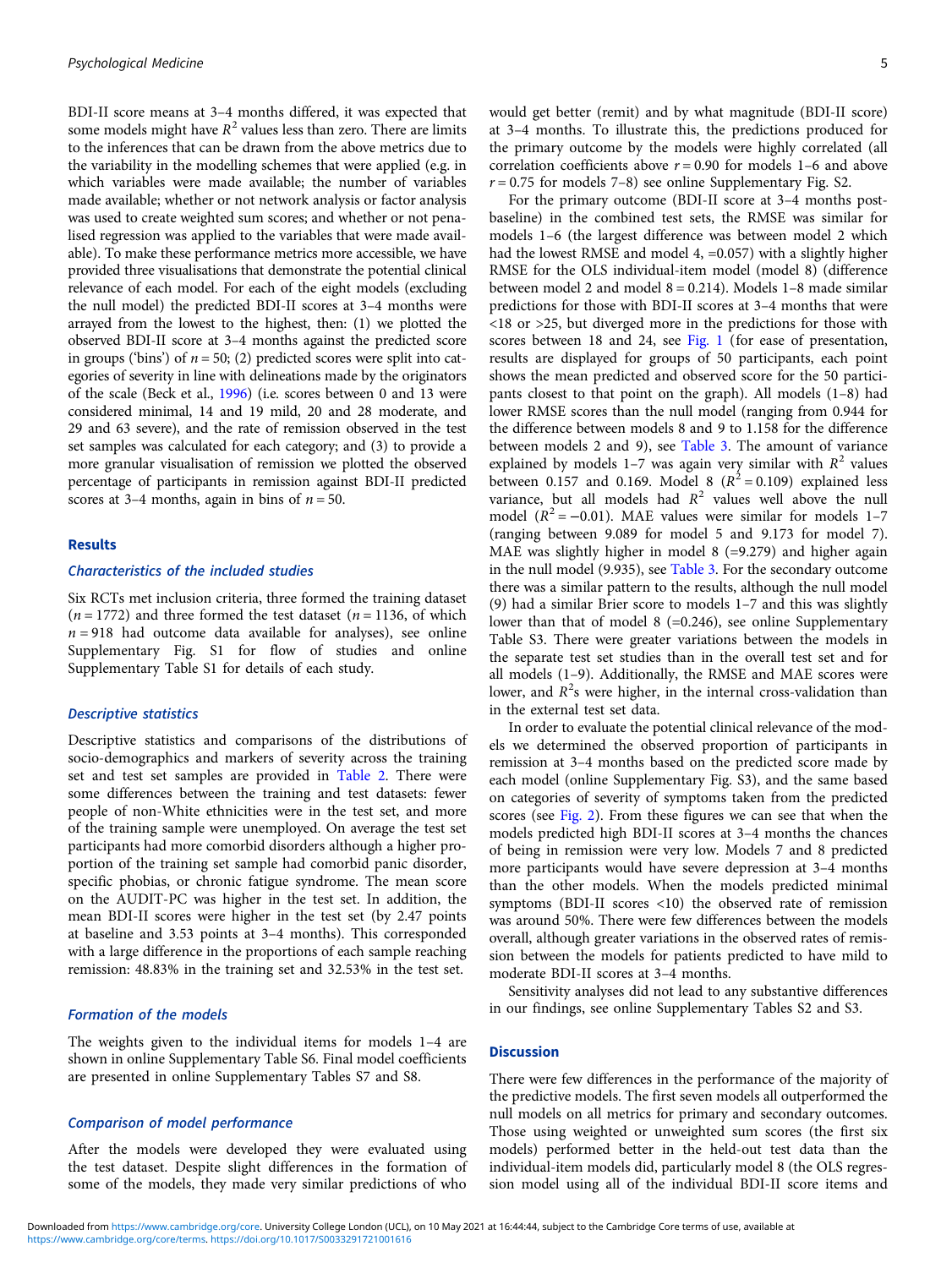# <span id="page-5-0"></span>Table 2. Descriptive statistics for training and test set samples, and comparison of the two datasets

|                                        |                              | Train set              | Test set               | <i>t</i> -test or $\chi^2$ |
|----------------------------------------|------------------------------|------------------------|------------------------|----------------------------|
| Self-reported baseline characteristics | Factor                       | $N$ (%) or mean (s.p.) | $N$ (%) or mean (s.p.) | $p$ value                  |
|                                        | Sample size                  | 1772                   | 1136                   |                            |
| Age in years                           | Mean (s.p.)                  | 42.1 (14.0)            | 43.2 (14.3)            | 0.051                      |
| Gender                                 | Female                       | 1131 (65.7)            | 769 (67.8)             | 0.237                      |
|                                        | Male                         | 59 (34.3)              | 365 (32.2)             |                            |
| Ethnicity                              | White                        | 1613 (93.7)            | 1085 (95.6)            | 0.028                      |
|                                        | Non-White                    | 109(6.33)              | 50 (4.41)              |                            |
| <b>Employment status</b>               | Employed                     | 996 (57.8)             | 643 (56.7)             | 0.002                      |
|                                        | Not seeking employment       | 379 (22.0)             | 306 (27.0)             |                            |
|                                        | Unemployed                   | 347 (20.2)             | 185 (16.3)             |                            |
| Marital status                         | Married/cohabiting           | 819 (47.6)             | 560 (49.3)             | 0.608                      |
|                                        | Single                       | 560 (32.5)             | 351 (30.9)             |                            |
|                                        | No longer married            | 343 (19.9)             | 225 (19.8)             |                            |
| Number of recent life events           | Mean (s.p.)                  | 1.39(1.26)             | 1.28(1.20)             | 0.021                      |
| Social support total                   | Median (interquartile range) | 21 (18 to 24)          | 22 (18 to 24)          | 0.752                      |
| AUDIT-PC score                         | Mean (s.p.)                  | 2.57(2.87)             | 3.13(3.26)             | < 0.001                    |
| Past antidepressant use                | No                           | 537 (31.2)             | 371 (32.7)             | 0.408                      |
|                                        | Yes                          | 1185 (68.8)            | 765 (67.3)             |                            |
| CIS-R Sum of anxiety Subscales score   | Mean $(s.p.)$                | 13.7 (6.85)            | 13.9(6.31)             | 0.437                      |
| CIS-R durations                        | Depression                   | 3.38(1.44)             | 3.48(1.25)             | 0.056                      |
|                                        | Average anxiety duration     | 2.14(1.00)             | 2.13(0.97)             | 0.780                      |
| Comorbid anxiety disorders             | Mean (s.p.)                  | 2.03(1.17)             | 2.19(1.05)             | 0.0002                     |
| Agoraphobia                            | No                           | 1554 (89.7)            | 991 (87.3)             | 0.052                      |
|                                        | Yes                          | 178 (10.3)             | 144 (12.7)             |                            |
| Chronic fatigue syndrome               | No                           | 615 (35.7)             | 348 (30.6)             | 0.005                      |
|                                        | Yes                          | 1107 (64.3)            | 788 (69.4)             |                            |
| Generalised anxiety disorder           | No                           | 701 (40.7)             | 492 (43.4)             | 0.162                      |
|                                        | Yes                          | 1021 (59.3)            | 643 (56.7)             |                            |
| Mixed anxiety and depressive disorder  | No                           | 1241 (72.1)            | 798 (70.3)             | 0.292                      |
|                                        | Yes                          | 481 (27.9)             | 338 (29.8)             |                            |
| Obsessive compulsive disorder          | No                           | 1477 (85.8)            | 962 (84.7)             | 0.42                       |
|                                        | Yes                          | 245 (14.2)             | 174 (15.3)             |                            |
| Panic disorder                         | No                           | 1562 (90.7)            | 1061 (93.4)            | 0.01                       |
|                                        | Yes                          | 160(9.3)               | 75 (6.60)              |                            |
| Specific phobias                       | No                           | 1406 (81.7)            | 967 (85.1)             | 0.015                      |
|                                        | Yes                          | 316(18.4)              | 169 (14.9)             |                            |
| Baseline BDI-II score                  | Mean $(s.p.)$                | 29.5(11.1)             | 31.9 (9.45)            | < 0.001                    |
| Three-four months BDI-II score         | Mean (s.p.)                  | 14.4 (11.4)            | 17.9 (12.4)            | < 0.001                    |
| Remission 3-4 months                   | No                           | 742 (51.2)             | 621 (67.7)             | < 0.001                    |
|                                        | Yes                          | 708 (48.8)             | 297 (32.4)             |                            |
| Baseline PROMIS score                  | Mean $(s.p.)$                | 70.3 (8.38)            | 73.3 (6.36)            | < 0.001                    |
| Three-four months PROMIS score         | Mean $(s.p.)$                | 60.1(11.5)             | 60.4 (12.5)            | 0.499                      |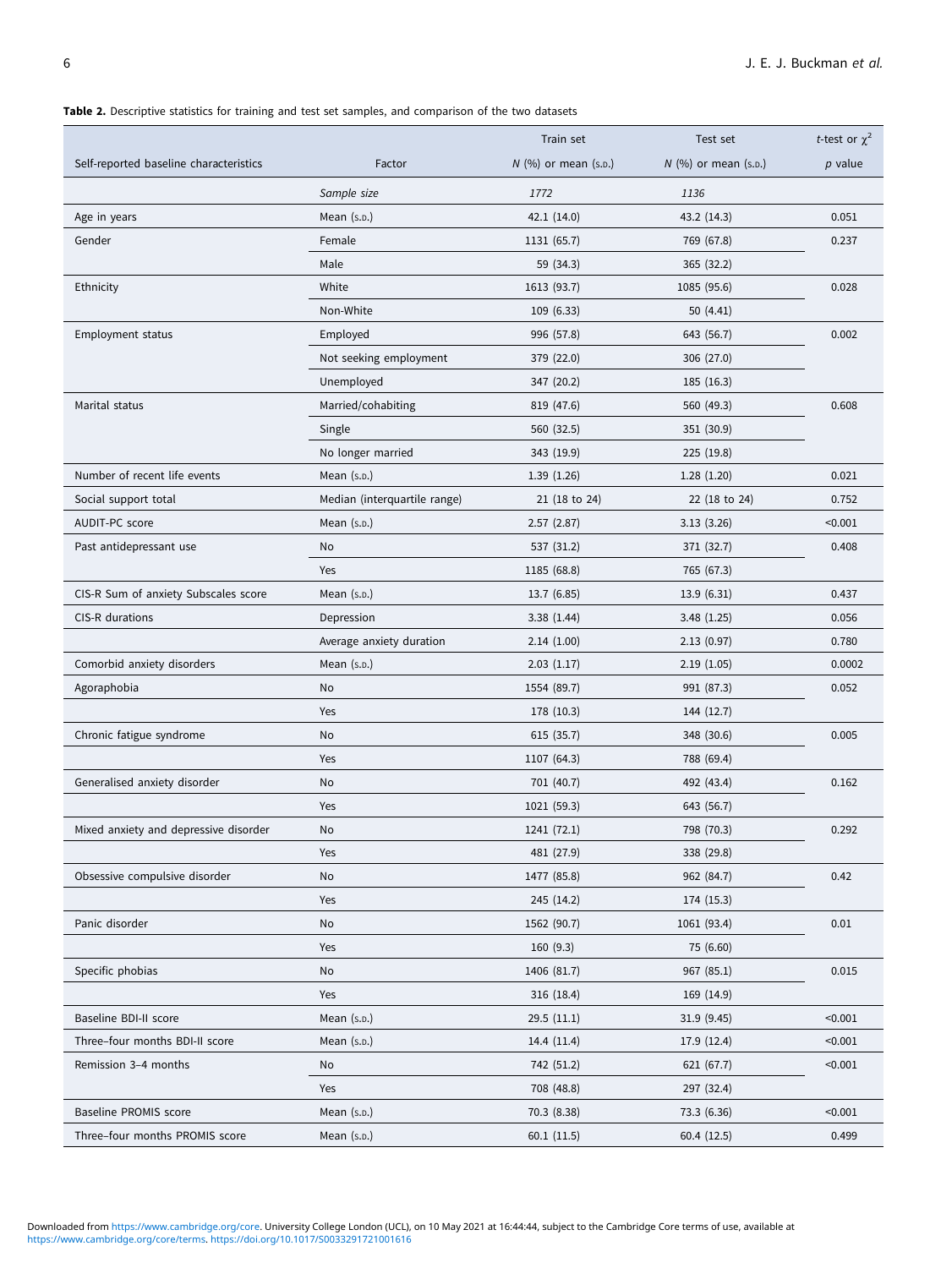<span id="page-6-0"></span>

Fig. 1. Predicted and observed BDI-II score at 3-4 months in combined test set data ( $n = 918$ ) by the eight models (excluding the null model) built in the Training set data.

eight CIS-R anxiety subscale scores instead of the sum scores for each). Any of the eight models could be used to predict the severity of depressive symptoms at 3–4 months after starting treatment based on pre-treatment data. The large difference in observed remission rates between those predicted to have high compared to low BDI-II scores at 3–4 months informs the potential clinical relevance of these models.

#### Strengths and limitations

This study was the first to provide robust tests of the ability of centrality statistics from FGL networks and factor loadings from a factor analytic model to develop weighted total scale scores to inform predictive models of treatment outcomes. This is something that has been proposed as a promising method for using individual symptom data to build informative predictive models (Boschloo et al., [2016](#page-8-0)). We tested these methods against bone fide predictive models and simple comparison models, and in entirely held-out (test) data, and found there to be little evidence of any advantage to the above approaches. We used a large individual patient data dataset comprising six RCTs with a variety of widely available treatments for depression, all of the RCTs were situated in primary care, and five were pragmatic trials, increasing the generalisability of these results (Rothwell, [2005](#page-10-0)). However, the variability in the samples between the studies may have limited the overall performance of the models. We included a range of psychopathology measures at baseline, not just depression symptoms from a single measure, as there is good evidence that such factors are associated with prognosis for depressed adults

(Buckman et al., [2021a;](#page-9-0) Buckman et al., [2021b\)](#page-9-0). We also used the most commonly utilised comprehensive measure of depressive and anxiety symptoms and diagnoses from RCTs of depression in primary care, to minimise bias in harmonising data, and ensure a broad range of depressive and anxiety based symptoms could be included in the models we developed.

However, there were a number of limitations. Not all important covariates were controlled for: we did not include data on durations of depression or anxiety despite their associations with prognosis for adults with depression (Buckman et al., [2021a;](#page-9-0) Lorenzo-Luaces et al., [2020\)](#page-10-0). Including such data would have led to problems of multi-collinearity with the symptoms of the individual comorbid anxiety disorders experienced by each participant, and across durations of anxiety disorders and depression, biasing centrality estimates and factor loadings for models 1–4. The intercepts and coefficient weights provided in the online Supplementary materials could be used to derive prognostic predictions for future depressed patients using models developed here. However, there were large amounts of variance in the outcome that could not be explained by any of the models. This is consistent with other studies that developed and validated predictive models for patients with depression (Delgadillo, Huey, Bennett, & McMillan, [2017](#page-9-0); Webb et al., [2020\)](#page-10-0). Some of the unexplained variance is likely due to measurement error and other factors, including those that better capture the biopsychosocial complexity of depression. We speculate that such factors would need to be included before the predictive models could more accurately predict prognosis for any individual patient (Fried & Robinaugh, [2020\)](#page-9-0). Crucially, for this study, such improvements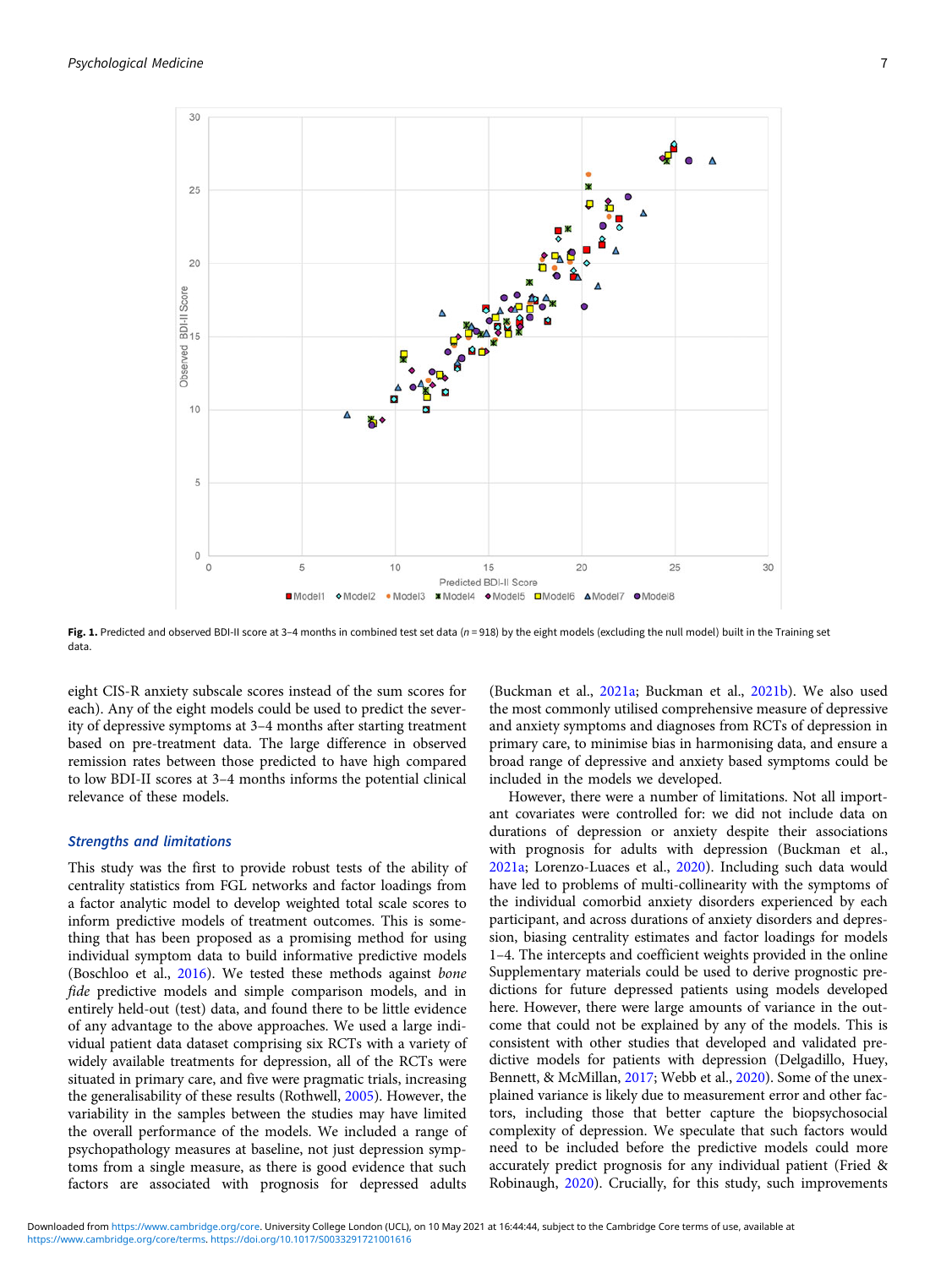<span id="page-7-0"></span>

|                                                                                                                                                                                                                                                                                                                                                                                                                                                                                |                     |             | All studies combined $(n = 918)$ |       |             | IPCRESS $(n = 206)$ |        |        | MIR $(n = 424)$ |       |             | TREAD $(n = 288)$ |       |        | Internal cross-validation |       |
|--------------------------------------------------------------------------------------------------------------------------------------------------------------------------------------------------------------------------------------------------------------------------------------------------------------------------------------------------------------------------------------------------------------------------------------------------------------------------------|---------------------|-------------|----------------------------------|-------|-------------|---------------------|--------|--------|-----------------|-------|-------------|-------------------|-------|--------|---------------------------|-------|
| approach<br>Type of                                                                                                                                                                                                                                                                                                                                                                                                                                                            | Model               | <b>RMSE</b> | $R^2$                            | MAE   | <b>RMSE</b> | R <sup>2</sup>      | MAE    | RMSE   | R <sup>2</sup>  | MAE   | <b>RMSE</b> | $R^2$             | MAE   | RMSE   | R <sup>2</sup>            | MAE   |
| Weighted sum<br>scores                                                                                                                                                                                                                                                                                                                                                                                                                                                         | 1-step<br>1. E      | 11.285      | 0.168                            | 9.122 | 11.642      | 0.171               | 9.572  | 11.216 | 0.174           | 8.993 | 11.127      | 0.137             | 8.990 | 9.995  | 0.216                     | 7.991 |
|                                                                                                                                                                                                                                                                                                                                                                                                                                                                                | 2-Step<br>2. E1     | 11.281      | 0.169                            | 9.119 | 11.646      | 0.170               | 9.575  | 11.209 | 0.175           | 8.987 | 11.122      | 0.137             | 8.985 | 9.992  | 0.216                     | 7.989 |
|                                                                                                                                                                                                                                                                                                                                                                                                                                                                                | 3. PR/PC            | 11.326      | 0.162                            | 9.097 | 11.626      | 0.173               | 9.526  | 11.226 | 0.177           | 9.053 | 11.253      | 0.117             | 8.856 | 9.941  | 0.223                     | 7.940 |
|                                                                                                                                                                                                                                                                                                                                                                                                                                                                                | 4. CFA              | 11.338      | 0.160                            | 9.100 | 11.655      | 0.169               | 9.548  | 11.219 | 0.175           | 9.041 | 11.284      | 0.112             | 8.865 | 9.953  | 0.221                     | 7.946 |
| Unweighted                                                                                                                                                                                                                                                                                                                                                                                                                                                                     | 5. ENR <sup>a</sup> | 11.311      | 0.165                            | 9.089 | 11.638      | 0.171               | 9.541  | 11.232 | 0.173           | 9.046 | 11.189      | 0.127             | 8.827 | 9.946  | 0.223                     | 7.950 |
| sum scores                                                                                                                                                                                                                                                                                                                                                                                                                                                                     | 6. OLS              | 11.319      | 0.163                            | 9.091 | 11.631      | 0.172               | 9.544  | 11.220 | 0.175           | 9.045 | 11.237      | 0.119             | 8.836 | 9.947  | 0.222                     | 7.944 |
| Individual                                                                                                                                                                                                                                                                                                                                                                                                                                                                     | 7. ENR <sup>b</sup> | 11.359      | 0.157                            | 9.173 | 11.869      | 0.138               | 9.798  | 11.201 | 0.178           | 9.075 | 11.216      | 0.123             | 8.871 | 9.881  | 0.233                     | 7.886 |
| symptoms                                                                                                                                                                                                                                                                                                                                                                                                                                                                       | 8. OLS              | 11.495      | 0.137                            | 9.279 | 12.192      | 0.090               | 10.084 | 11.225 | 0.174           | 9.094 | 11.375      | 0.098             | 8.976 | 9.904  | 0.230                     | 7.881 |
| Tuil                                                                                                                                                                                                                                                                                                                                                                                                                                                                           | 9. Null             | 12.439      | $-0.010$                         | 9.935 | 12.852      | $-0.011$            | 10.396 | 12.544 | $-0.031$        | 9.993 | 11.975      | 0.000             | 9.521 | 11.270 | $-0.001$                  | 9.026 |
| CFA, confirmatory factor analysis; EI, expected influence; ENR, elastic net regularised regression; MAE, mean absolute error; OLS, ordinary least squares; PC, participation coefficient; PR, participation ratio; RNNSE, root<br>Note there is no calculation of $r^2$ for the null model as all there was no variability in prediction.<br>Parameters were set at $(\alpha = 0.82$ and $\lambda = 0.20)$ .<br>Parameters were set at $(\alpha = 0.05$ and $\lambda = 2.0)$ . |                     |             |                                  |       |             |                     |        |        |                 |       |             |                   |       |        |                           |       |

in accuracy may also have been required for us to find substantial differences in the performance of the modelling schemes.

In this study, predictions of prognosis were made regardless of the type of treatment given, as this may have most utility at the point when patients are seeking treatment, i.e. before a decision on the type of treatment has been made (Buckman et al., [2021a;](#page-9-0) Marwood, Wise, Perkins, & Cleare, [2018\)](#page-10-0). Although the train and test set studies were split such that where possible, there was a balance of treatment types across the datasets, it may be the case that the models would perform differently between types of treatments. Future studies might address differential model performance by treatment type but adequate data to do so were not available here (Fisher, Carpenter, Morris, Freeman, & Tierney, [2017b](#page-9-0)).

The present study used prognostic outcomes including depressive symptom severity at 3–4 months and remission, but both of these relied on sum scores from the BDI-II. As the BDI-II items or sum score were used in the development of the predictive models it might have been informative to consider model performance with an entirely separate but clinically meaningful outcome such as functioning, quality of life, or mental pain (Fava et al., [2019\)](#page-9-0); data on such outcomes were not available here. In addition, models here used IPD but the networks were estimated based on aggregated data, a number of studies have shown the potential utility of using idiographic networks to predict outcomes for individual patients (Fisher & Boswell, [2016;](#page-9-0) Fisher, Medaglia, & Jeronimus, [2018;](#page-9-0) Fisher, Reeves, Lawyer, Medaglia, & Rubel, [2017a\)](#page-9-0), this may yet prove the most fruitful avenue for using networks to inform prognostic models which are able to outperform classic regression models of the same factors.

# Implications and conclusions

Prognoses generated by the models developed here could be informative for depressed patients seeking treatment in primary care. However, there were few differences between the models, with no clear advantage in using individual items over sum scores, or in using network models or factor analytic models to weight individual items, in order to derive prognostic predictions. This may represent a limitation of the available data, or of the modelling approaches (that e.g. rely on estimating linear relations). In all of the models, the degree of inaccuracy in their predictions might be unacceptable to any individual patient. There were clear differences in the number of people reaching remission when the models predicted patients would have particularly low or high scores, but the models performed less well with BDI-II scores between 18 and 25. It may be informative for future studies to test the utility in giving more intensive treatments or more regular clinical reviews for patients with these mid-range scores, particularly if there is uncertainty about the value of doing so based on clinical severity. It is noteworthy that all of the models utilised both depressive and anxiety symptom data, and all but one included the total score from the life events scale, and six of the eight included the social support scale score. It might therefore be informative for prognosis to assess for these factors routinely in clinic. The individual-item models outperformed the others in the internal cross-validation data suggesting that narrow constructs (e.g. anhedonia) might be more informative for prognosis than broad constructs (e.g. depression), but issues of measurement error arise, particularly with the validity of the single items to measure each narrow construct. The findings presented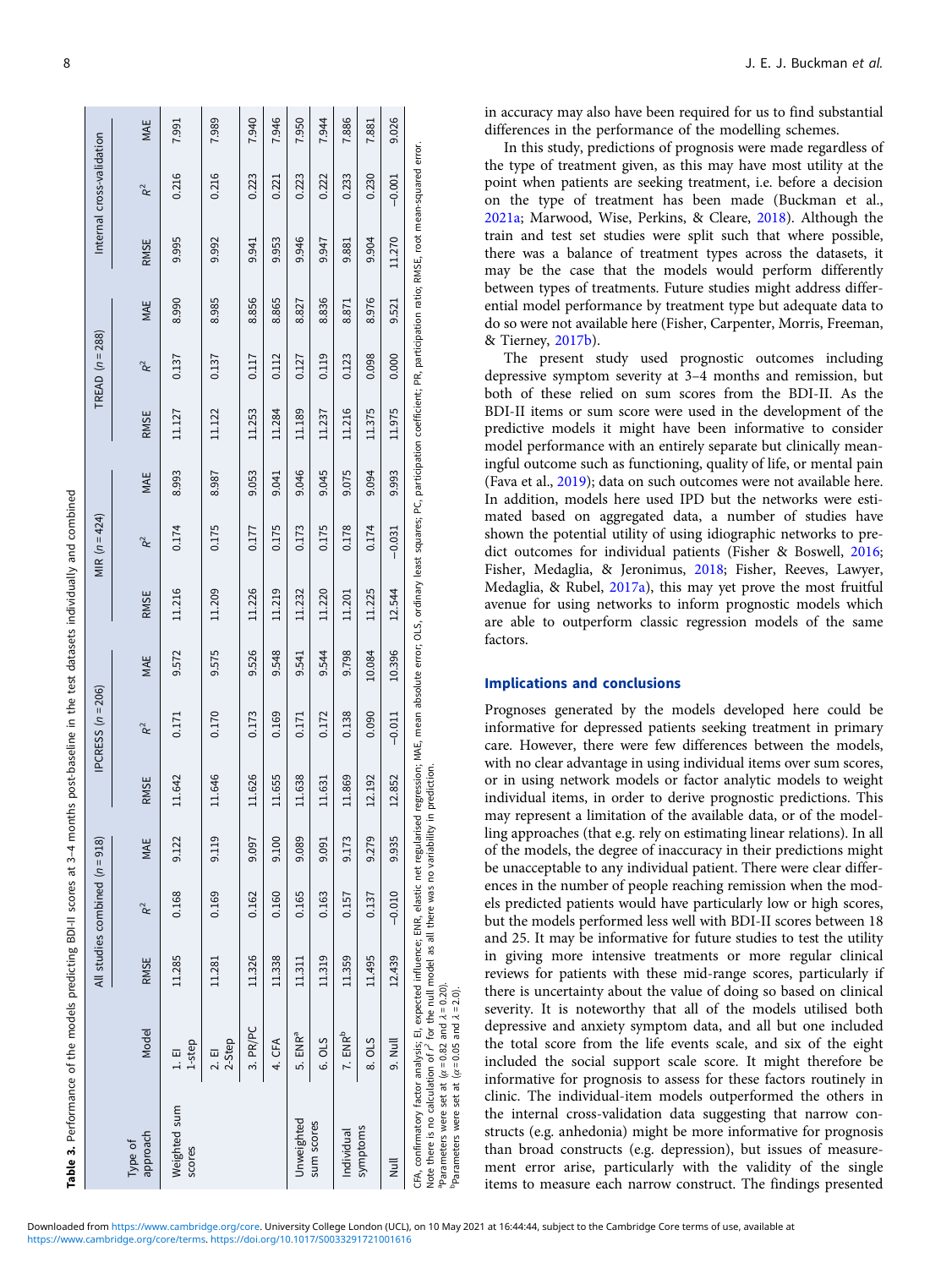<span id="page-8-0"></span>

Fig. 2. Proportion of participants in remission at 3-4 months post-baseline in the test set studies  $(n=918)$  by predicted category of depressive severity at 3-4 months, for each of the eight models.

here also highlight the importance of external validation in accounting for issues of overfitting.

Authors contributions. JEJB, CO'D, ZDC and EF conceived of the original project, JEJB along with SP, GL, RJD, SDH, SG, TK, EW and GA applied for and received funding to support this work. All ten of the above and RS wrote the initial protocol document and plan for the current study. ZDC, NW, DK, TK, SG and GL provided data and liaison to resolve issues and discrepancies between received datasets and publications about those studies. JEJB, RS, GL and SP were responsible for the screening of studies, data extraction, and additional data cleaning. JB, CO'D and ZDC conducted the data analyses with support from EF, GA, RS, GL and SP, and consultation from all other authors. JEJB wrote the original manuscript will support from ZDC, RS, CO'D, EF, GA, GL and SP. All authors contributed to consecutive drafts and approved the final manuscript. The corresponding author attests that all listed authors meet authorship criteria and that no others meeting the criteria have been omitted.

Financial support. This work was supported by the Wellcome Trust through a Clinical Research Fellowship to JEJB (201292/Z/16/Z), MQ Foundation (for ZDC: MQDS16/72), the Higher Education Funding Council for England, the National Institute of Health Research (NIHR), NIHR University College London Hospitals Biomedical Research Centre (CO'D, RS, GL and SP), NIHR Biomedical Research Centre at the University Hospitals Bristol and Weston NHS Foundation Trust and the University of Bristol (NW and DK), University College London (GA, GL), University of Pennsylvania (RJD), Vanderbilt University (SDH), University of Southampton (TK), University of Exeter (EW), and University of York (SG), National Institute for Health Research (NIHR) Biomedical Research Centre at South London and Maudsley NHS Foundation Trust and King's College London (TE, AP and CR). The views expressed are those of the authors and not necessarily those of the NIHR or the Department of Health and Social Care.

The included studies that make up the Dep-GP IPD database were funded by:

- (1) COBALT: The National Institute for Health Research Health Technology Assessment (NIHR HTA) programme (project number 06/404/02).
- (2) GENPOD: Medical Research Council and supported by the Mental Health Research Network.
- (3) IPCRESS: BUPA Foundation.
- (4) MIR: NIHR HTA programme (project 11/129/76) and supported by the NIHR Biomedical Research Centre at University Hospitals Bristol NHS Foundation Trust and the University of Bristol.
- (5) PANDA: NIHR Programme Grant for Applied Research (RP-PG-0610-10048).
- (6) TREAD: NIHR HTA programme.

The funders of the study had no role in study design, data collection, data analysis, data interpretation, or writing of the report. All authors were fully independent of their respective funders and had responsibility for the decision to submit for this manuscript for publication.

#### Conflict of interest. None.

Supplementary material. The supplementary material for this article can be found at [https://doi.org/10.1017/S0033291721001616.](https://doi.org/10.1017/S0033291721001616)

#### References

- Adibi, A., Sadatsafavi, M., & Ioannidis, J. P. A. (2020). Validation and utility testing of clinical prediction models. JAMA, 324(3), 235. [https://doi.org/](https://doi.org/10.1001/jama.2020.1230) [10.1001/jama.2020.1230.](https://doi.org/10.1001/jama.2020.1230)
- Beck, A. T., Steer, R. A., & Brown, G. K. (1996). Manual for the Beck Depression Inventory-II. San Antonio, TX: Psychological Corporation.
- Berlim, M. T., Richard-Devantoy, S., Dos Santos, N. R., & Turecki, G. (2020). The network structure of core depressive symptom-domains in major depressive disorder following antidepressant treatment: a randomized clinical trial. Psychological Medicine, 1–15. [https://doi.org/10.1017/S0033291720001002.](https://doi.org/10.1017/S0033291720001002)
- Borsboom, D. (2017). A network theory of mental disorders. World Psychiatry, 16(1), 5–13. <https://doi.org/10.1002/wps.20375>.
- Borsboom, D., & Cramer, A. O. J. (2013). Network analysis: an integrative approach to the structure of psychopathology. Annual Review of Clinical Psychology, 9(1), 91–121. [https://doi.org/10.1146/annurev-clinpsy-050212-](https://doi.org/10.1146/annurev-clinpsy-050212-185608) [185608](https://doi.org/10.1146/annurev-clinpsy-050212-185608).
- Boschloo, L., van Borkulo, C. D., Borsboom, D., & Schoevers, R. A. (2016). A prospective study on how symptoms in a network predict the onset of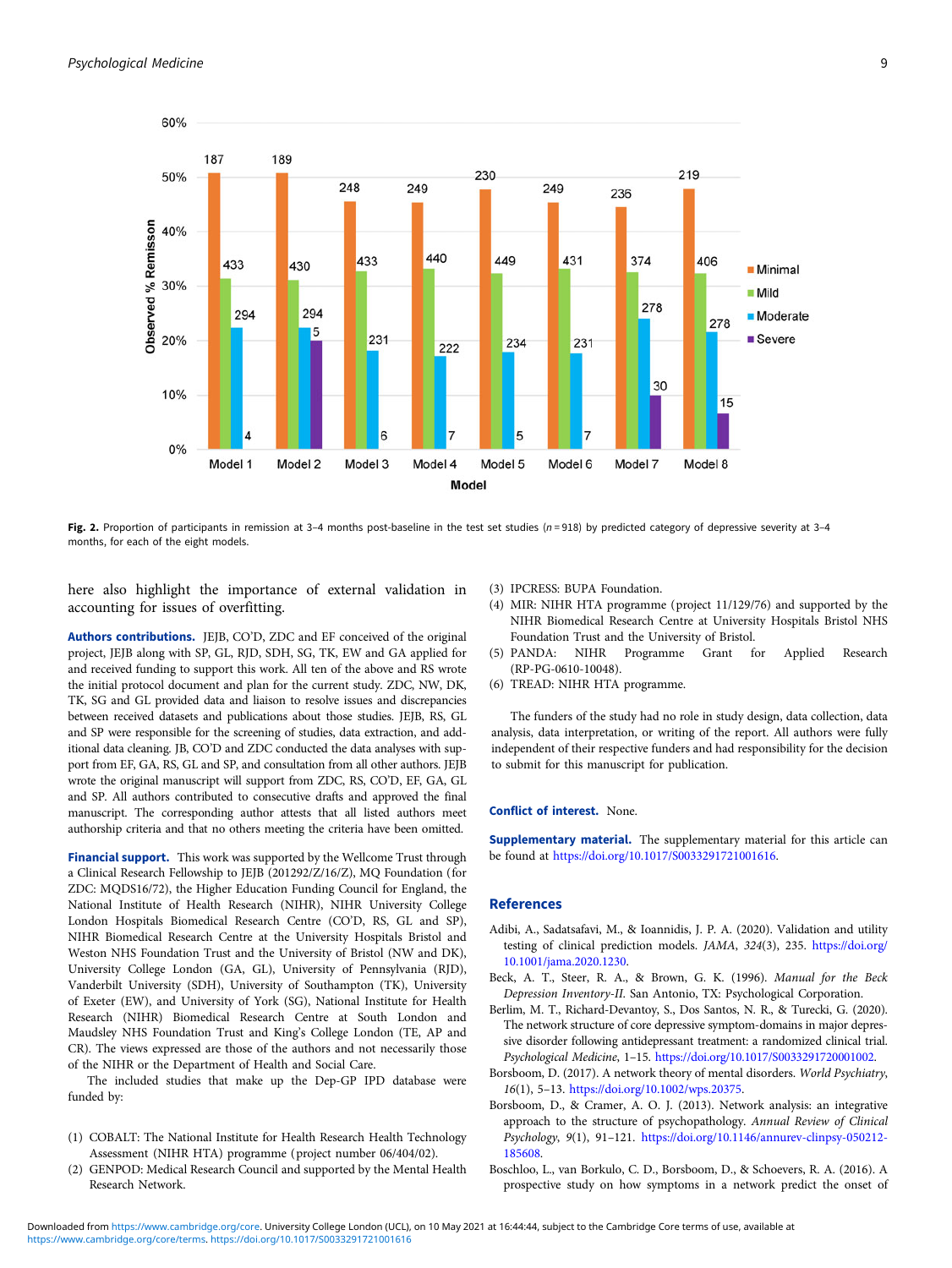<span id="page-9-0"></span>depression. Psychotherapy and Psychosomatics, 85(3), 183–184. [https://doi.](https://doi.org/10.1159/000442001) [org/10.1159/000442001](https://doi.org/10.1159/000442001).

- Bower, P., Kontopantelis, E., Sutton, A., Kendrick, T., Richards, D. A., Gilbody, S., … Liu, E. T.-H. (2013). Influence of initial severity of depression on effectiveness of low intensity interventions: meta-analysis of individual patient data. BMJ, 346(feb26 2), f540–f540. <https://doi.org/10.1136/bmj.f540>.
- Bringmann, L. F., Elmer, T., Epskamp, S., Krause, R. W., Schoch, D., Wichers, M., … Snippe, E. (2019). What do centrality measures measure in psychological networks? Journal of Abnormal Psychology, 128(8), 892–903. [https://](https://doi.org/10.1037/abn0000446) [doi.org/10.1037/abn0000446.](https://doi.org/10.1037/abn0000446)
- Buckman, J. E. J., Saunders, R., Cohen, Z. D., Barnett, P., Clarke, K., Ambler, G., … Pilling, S. (2021a). The contribution of depressive 'disorder characteristics' to determinations of prognosis for adults with depression: an individual patient data meta-analysis. Psychological Medicine, 1-14. [https://doi.org/](https://doi.org/10.1017/S0033291721001367) [10.1017/S0033291721001367.](https://doi.org/10.1017/S0033291721001367)
- Buckman, J. E. J., Saunders, R., Cohen, Z. D., Clarke, K., Ambler, G., DeRubeis, R. J., … Pilling, S. (2020). What factors indicate prognosis for adults with depression in primary care? A protocol for meta-analyses of individual patient data using the Dep-GP database. Wellcome Open Research, 4, 69. [https://doi.org/10.12688/wellcomeopenres.15225.3.](https://doi.org/10.12688/wellcomeopenres.15225.3)
- Buckman, J. E. J., Saunders, R., O'Driscoll, C., Cohen, Z. D., Stott, J., Ambler, G., … Pilling, S. (2021b). Is social support pre-treatment associated with prognosis for adults with depression in primary care? Acta Psychiatrica Scandinavica, acps.13285. <https://doi.org/10.1111/acps.13285>.
- Buckman, J. E. J., Underwood, A., Clarke, K., Saunders, R., Hollon, S. D., Fearon, P., & Pilling, S. (2018). Risk factors for relapse and recurrence of depression in adults and how they operate: a four-phase systematic review and meta-synthesis. Clinical Psychology Review, 64(7), 13–38. [https://doi.](https://doi.org/10.1016/j.cpr.2018.07.005) [org/10.1016/j.cpr.2018.07.005.](https://doi.org/10.1016/j.cpr.2018.07.005)
- Choi, S. W., Schalet, B. D., Cook, K. F., & Cella, D. (2014). Establishing a common metric for depressive symptoms: linking the BDI-II, CES-D, and PHQ-9 to PROMIS depression. Psychological Assessment, 26(2), 513–527. <https://doi.org/10.1037/a0035768>.
- Cohen, Z. D., & DeRubeis, R. J. (2018). Treatment selection in depression. Annual Review of Clinical Psychology, 14(1), 209–236. [https://doi.org/10.](https://doi.org/10.1146/annurev-clinpsy-050817-084746) [1146/annurev-clinpsy-050817-084746](https://doi.org/10.1146/annurev-clinpsy-050817-084746).
- Collins, G. S., Reitsma, J. B., Altman, D. G., & Moons, K. G. M. (2015). Transparent reporting of a multivariable prediction model for individual prognosis or diagnosis (TRIPOD): the TRIPOD statement. BMC Medicine, 13(1), 1–10. <https://doi.org/10.1186/s12916-014-0241-z>.
- Costantini, G., & Epskamp, S. (2017a). Package "EstimateGroupNetwork". pp. 1–10. CRAN.
- Costantini, G., & Epskamp, S. (2017b). Perform the Joint Graphical Lasso and Selects Tuning Parameters. pp. 1–10. CRAN.
- Costantini, G., Richetin, J., Preti, E., Casini, E., Epskamp, S., & Perugini, M. (2019). Stability and variability of personality networks. A tutorial on recent developments in network psychometrics. Personality and Individual Differences, 136, 68–78. <https://doi.org/10.1016/j.paid.2017.06.011>.
- Danaher, P., Wang, P., & Witten, D. M. (2014). for inverse covariance estimation across multiple classes. Journal of the Royal Statistical Society, 76(2), 373–397. <https://doi.org/10.1111/rssb.12033.The>.
- Delgadillo, J., Huey, D., Bennett, H., & McMillan, D. (2017). Case complexity as a guide for psychological treatment selection. Journal of Consulting and Clinical Psychology, 85(9), 835–853. <https://doi.org/10.1037/ccp0000231>.
- Driessen, E., Cuijpers, P., Hollon, S. D., & Dekker, J. J. M. (2010). Does pretreatment severity moderate the efficacy of psychological treatment of adult outpatient depression? A meta-analysis. Journal of Consulting and Clinical Psychology, 78(5), 668–680. [https://doi.org/10.1037/a0020570.](https://doi.org/10.1037/a0020570)
- Dwyer, D. B., Falkai, P., & Koutsouleris, N. (2018). Machine learning approaches for clinical psychology and psychiatry. Annual Review of Clinical Psychology, 14(1), 91–118. [https://doi.org/10.1146/annurev-clinpsy-032816-045037.](https://doi.org/10.1146/annurev-clinpsy-032816-045037)
- Elliott, H., Jones, P. J., & Schmidt, U. (2020). Central symptoms predict posttreatment outcomes and clinical impairment in anorexia Nervosa: a network analysis. Clinical Psychological Science, 8(1), 139–154. [https://doi.](https://doi.org/10.1177/2167702619865958) [org/10.1177/2167702619865958](https://doi.org/10.1177/2167702619865958).
- Epskamp, S., & Fried, E. I. (2018). A tutorial on regularized partial correlation networks. Psychological Methods, 23(4), 617–634. [https://doi.org/10.1037/](https://doi.org/10.1037/met0000167) [met0000167.](https://doi.org/10.1037/met0000167)
- Fava, G. A., Ruini, C., & Belaise, C. (2007). The concept of recovery in major depression. Psychological Medicine, 37, 307–317. Retrieved from [http://](http://ovidsp.ovid.com/ovidweb.cgi?T=JS&PAGE=reference&D=psyc5&NEWS=N&AN=2007-03729-001) [ovidsp.ovid.com/ovidweb.cgi?T=JS&PAGE=reference&D=psyc5&NEWS=](http://ovidsp.ovid.com/ovidweb.cgi?T=JS&PAGE=reference&D=psyc5&NEWS=N&AN=2007-03729-001) [N&AN=2007-03729-001.](http://ovidsp.ovid.com/ovidweb.cgi?T=JS&PAGE=reference&D=psyc5&NEWS=N&AN=2007-03729-001)
- Fava, G. A., Tomba, E., Brakemeier, E. L., Carrozzino, D., Cosci, F., Eöry, A., … Guidi, J. (2019). Mental pain as a transdiagnostic patient-reported outcome measure. Psychotherapy and Psychosomatics, 88(6), 341–349. [https://doi.org/](https://doi.org/10.1159/000504024) [10.1159/000504024.](https://doi.org/10.1159/000504024)
- Fischer, H. F., & Rose, M. (2016). Www.common-metrics.org: a web application to estimate scores from different patient-reported outcome measures on a common scale. BMC Medical Research Methodology, 16(142), 1–5. [https://doi.org/10.1186/s12874-016-0241-0.](https://doi.org/10.1186/s12874-016-0241-0)
- Fisher, A. J., & Boswell, J. F. (2016). Enhancing the personalization of psychotherapy with dynamic assessment and modeling. Assessment, 23(4), 496– 506. [https://doi.org/10.1177/1073191116638735.](https://doi.org/10.1177/1073191116638735)
- Fisher, D. J., Carpenter, J. R., Morris, T. P., Freeman, S. C., & Tierney, J. F. (2017b). Meta-analytical methods to identify who benefits most from treatments: daft, deluded, or deft approach? Most from particular treatments or other broad approaches used for testing such. BMJ, 356(j573), 1–6. [https://](https://doi.org/10.1136/bmj.j573) [doi.org/10.1136/bmj.j573](https://doi.org/10.1136/bmj.j573).
- Fisher, A. J., Medaglia, J. D., & Jeronimus, B. F. (2018). Lack of group-to-individual generalizability is a threat to human subjects research. Proceedings of the National Academy of Sciences of the United States of America, 115(27), E6106–E6115. <https://doi.org/10.1073/pnas.1711978115>.
- Fisher, A. J., Reeves, J. W., Lawyer, G., Medaglia, J. D., & Rubel, J. A. (2017a). Exploring the idiographic dynamics of mood and anxiety via network analysis. Journal of Abnormal Psychology, 126(8), 1044–1056. [https://doi.org/10.](https://doi.org/10.1037/abn0000311) [1037/abn0000311.](https://doi.org/10.1037/abn0000311)
- Fournier, J. C., Derubeis, R. J., Hollon, S. D., Shelton, R. C., & Fawcett, J. (2010). Antidepressant drug effects and depression severity. Journal of the American Medical Association, 303(1), 47–53.
- Fried, E. I., & Cramer, A. O. J. (2017). Moving forward: challenges and directions for psychopathological network theory and methodology. Perspectives on Psychological Science, 12(6), 999–1020. [https://doi.org/10.1177/](https://doi.org/10.1177/1745691617705892) [1745691617705892](https://doi.org/10.1177/1745691617705892).
- Fried, E. I., Eidhof, M. B., Palic, S., Costantini, G., Huisman-van Dijk, H. M., Bockting, C. L. H., … Karstoft, K.-I. (2018). Replicability and generalizability of posttraumatic stress disorder (PTSD) networks: a cross-cultural multisite study of PTSD symptoms in four trauma patient samples. Clinical Psychological Science, 6(3), 335–351. [https://doi.org/10.1177/](https://doi.org/10.1177/2167702617745092) [2167702617745092](https://doi.org/10.1177/2167702617745092).
- Fried, E. I., Epskamp, S., Nesse, R. M., Tuerlinckx, F., & Borsboom, D. (2016). What are "good" depression symptoms? Comparing the centrality of DSM and non-DSM symptoms of depression in a network analysis. Journal of Affective Disorders, 189, 314–320. <https://doi.org/10.1016/j.jad.2015.09.005>.
- Fried, E. I., & Nesse, R. M. (2014). The impact of individual depressive symptoms on impairment of psychosocial functioning. PLoS ONE, 9(2), e90311. <https://doi.org/10.1371/journal.pone.0090311>.
- Fried, E. I., & Nesse, R. M. (2015a). Depression is not a consistent syndrome: an investigation of unique symptom patterns in the STAR\*D study. Journal of Affective Disorders, 172, 96–102. [https://doi.org/10.1016/j.jad.2014.10.010.](https://doi.org/10.1016/j.jad.2014.10.010)
- Fried, E. I., & Nesse, R. M. (2015b). Depression sum-scores don't add up: why analyzing specific depression symptoms is essential. BMC Medicine, 13(1), 72. [https://doi.org/10.1186/s12916-015-0325-4.](https://doi.org/10.1186/s12916-015-0325-4)
- Fried, E. I., & Robinaugh, D. J. (2020). Systems all the way down: embracing complexity in mental health research. BMC Medicine, 18(1), 4–7. [https://](https://doi.org/10.1186/s12916-020-01668-w) [doi.org/10.1186/s12916-020-01668-w.](https://doi.org/10.1186/s12916-020-01668-w)
- Friedman, J., Hastie, T., & Tibshirani, R. (2010). Regularization paths for generalized linear models via coordinate descent. Journal of Statistical Software, 33(1), 1–22. [https://doi.org/10.18637/jss.v033.i01.](https://doi.org/10.18637/jss.v033.i01)
- Harrell, F. E., Lee, K. L., & Mark, D. B. (2004). Prognostic/clinical prediction models: multivariable prognostic models: issues in developing models, evaluating assumptions and adequacy, and measuring and reducing errors. Tutorials in Biostatistics: Statistical Methods in Clinical Studies, 1, 223–249. [https://doi.org/10.1002/0470023678.ch2b\(i\).](https://doi.org/10.1002/0470023678.ch2b(i))
- Hayden, J. A., Windt Van Der, D. A., Cartwright, J. L., Côté, P., & Bombardier, C. (2013). Assessing bias in studies of prognostic factors. Annals of Internal Medicine, 158, 280–286.